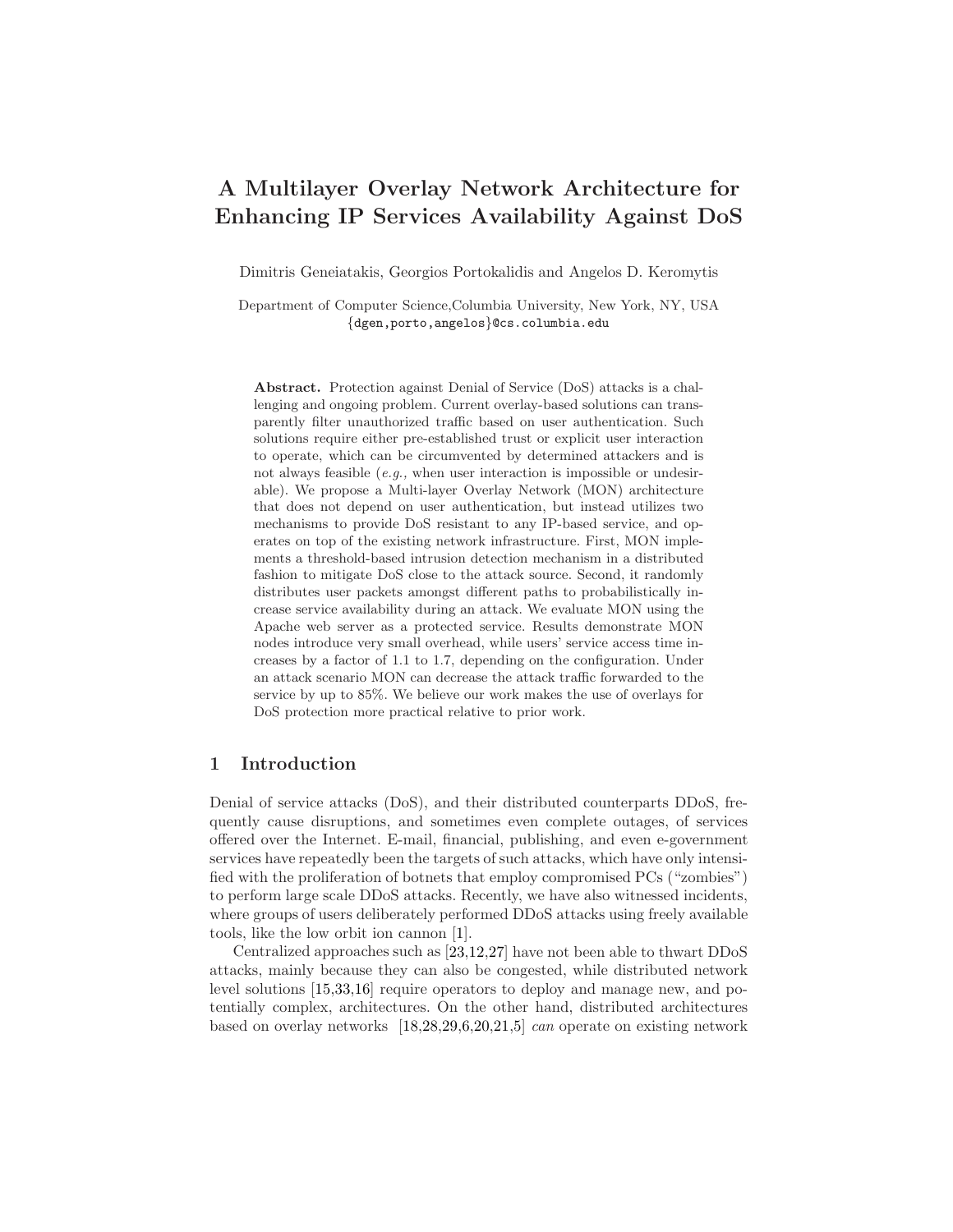infrastructure, and have shown to be able to withstand attacks involving millions of attackers. Overlay based solutions can be categorized in three types:

- 1. Strict access: These approaches [\[18](#page-14-3)[,6,](#page-13-4)[20](#page-14-6)[,5,](#page-13-5)[29\]](#page-14-5) assume that the users of the protected service are pre-authorized, and only them are allowed to access the service. They cater to scenarios like attacks against emergency services used during disasters.
- 2. Relaxed access: Such networks [\[37](#page-14-8)[,36\]](#page-14-9) still use some form of authentication, but they either allow anyone to "register" with the service, or mix authorized and unauthorized users. In the first case, authentication is used to uniquely identify clients without relying on their IP address  $(i.e.,$  spoofing is no longer relevant), while in the latter authorized user traffic is given precedence.
- 3. Open access: Open systems [\[28,](#page-14-4)[29\]](#page-14-5) can be accessed by everyone. They limit or distinguish attackers by using user sessions and require some type of user interaction, like a CAPTCHA [\[32\]](#page-14-10), that separates real users from programs.

These techniques mitigate the consequences of DoS attacks using authentication or user interaction to distinguish authorized from unauthorized traffic, limiting or completely warding off the latter. However, limited access systems are not applicable to open Internet services like the world wide web (WWW), and, more importantly, they are still vulnerable to DoS attacks from authenticated users. Also, user interaction mechanisms, like CAPTCHAs, is impractical, while they are not impervious to attacks either [\[8\]](#page-13-6).

We propose a new multilayer overlay network  $(MON)$  architecture that builds on the advantages of ticketing and multi-path traffic distribution proposed in previous relaxed access work [\[29\]](#page-14-5) to enable open access to the protected service without requiring any user interaction. Our solution operates on existing network infrastructure and consists of multiple layers of nodes that are interposed between the client and the protected service. MON collectively applies a throttling-based DoS prevention mechanism (DPM) that alleviates the effects of DoS attacks. The mechanism is applied in a distributed fashion by lightweight DoS detection and mitigation engines (DDME) running on each overlay node. A client accesses the service by contacting any of the nodes of the first layer, which randomly routes his packets through the overlay, increasing MON's robustness in the case of node failures and DoS attacks.

We implemented a prototype using an uncomplicated practical thresholdbased filtering mechanism. Briefly, the DDME on each node monitors the IP packets being send to the service, calculating the packet sending rate of each client based on his IP address. When a client exceeds a predefined threshold, some or all of his packets are dropped depending on the employed security policy. Note that we do not invent a new defense against DoS attacks, but instead propose the distributed application of prevention mechanisms based on overlay network architecture. Results show that the overhead introduced by MON nodes is small (in the range of 30 and 50 microseconds), while using MON to retrieve a web site served by the Apache web server increases the client's access time by a factor of  $1.1\times$  to  $1.7\times$ , depending on the configuration. Moreover, we demon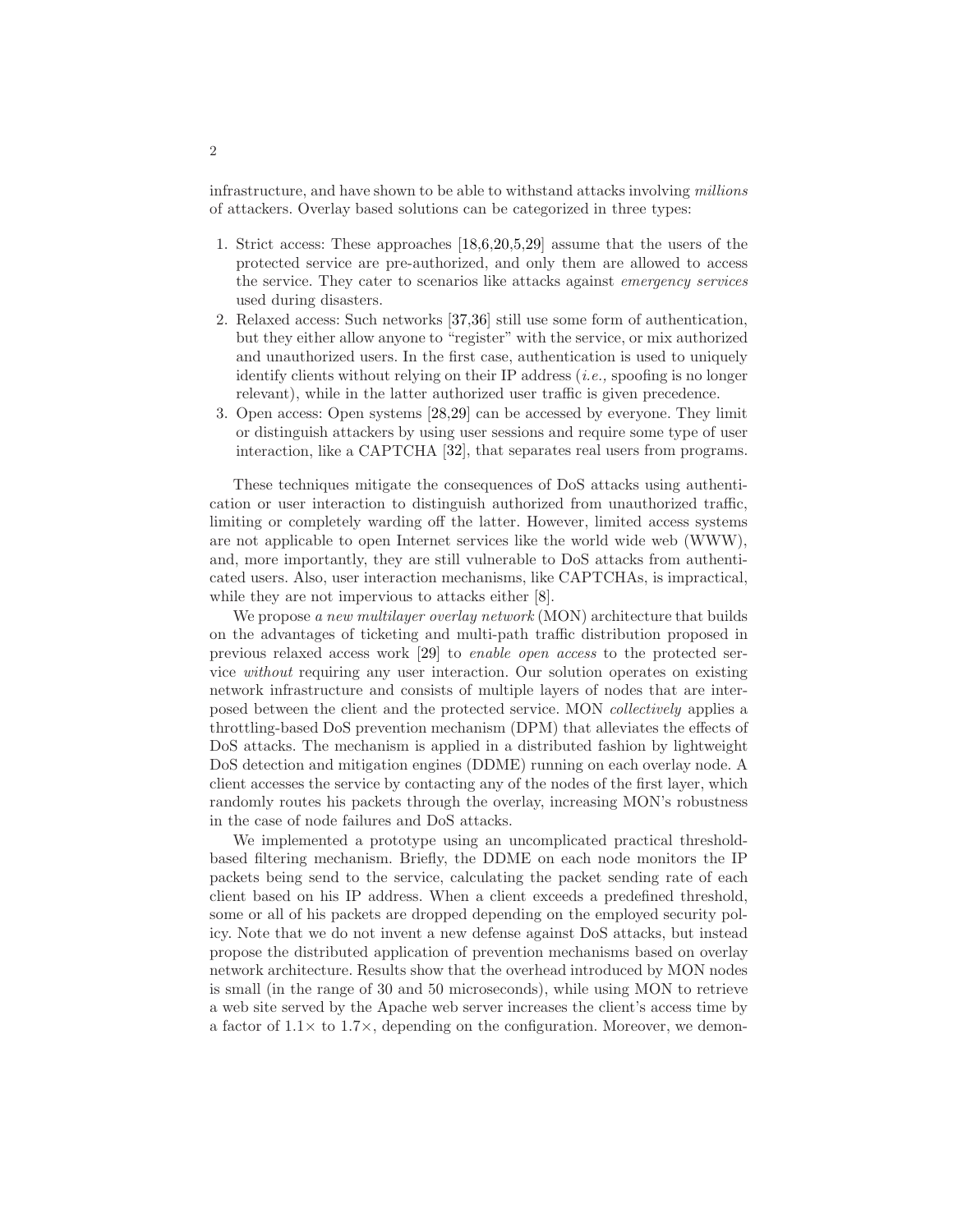strate that the proposed solution is able to throttle and block malicious network flows effectively when a service is under a DoS attack.

The rest of the paper is organized as follows. In Sect. [2,](#page-2-0) we describe the types of DoS attacks that we tackle with this work. In Sect. [3,](#page-2-1) we describe the architecture, while we discuss implementation details in Sect. [4.](#page-6-0) In Sect. [5,](#page-8-0) we evaluate MON in terms of overhead and effectiveness. Sect. [6](#page-11-0) presents an overview of the related work, and compares it with ours. Finally, we conclude this paper and give some pointers for future work in Sect. [7.](#page-12-0)

## <span id="page-2-0"></span>2 Threat Model

The goal of DoS attacks is to render a targeted services inaccessible to legitimate users, by draining server resources like memory and CPU, or consuming network bandwidth [\[22\]](#page-14-11). The simplest DoS attacks consume network bandwidth and server resources simply by saturating the target with a high number of requests, generated either from a single or multiple sources. However, as server processing power and network bandwidth increases alternative, more sophisticated, methods requiring fewer connections have been devised. For instance, a flood of SYN TCP packets can be used to prevent the establishment of new connections with a server [\[9\]](#page-13-7). Other approaches exploit the way the service handles users' requests to achieve the same goal [\[7\]](#page-13-8). Based on their method of operation, we classify DoS attacks into the following categories:

- <span id="page-2-2"></span>(a) Attacks consuming network bandwidth. These attacks aim to congest the target's network by generating an overwhelmingly large number of data packets.
- (b) Attacks consuming server resources. Malicious users send a large number of otherwise legitimate requests to the server to consume its resources. They usually require less traffic than [\(a\)](#page-2-2) to be sent by a malicious user, as network bandwidth increases at a higher rate than computational power and storage.
- (c) Attacks consuming limited operating system (OS) resources. These attacks exploit the way the target's software and OS operates to consume limited resources such as file and socket descriptors, and TCP connections.
- (d) Attacks exploiting server bugs. Software frequently has bugs like null pointers [\[14\]](#page-13-9) and deadlocks [\[17\]](#page-13-10). If such bugs can be triggered using user input, an attacker sending the appropriate data to the server can cause it to crash, or simply stop responding to new requests. This type of attacks are beyond the scope of this paper, since are tackled by solutions such as [\[34](#page-14-12)[,10\]](#page-13-11).

### <span id="page-2-1"></span>3 A Secure Multilayer Overlay Network Architecture

The goal of the MON architecture is to improve the availability of critical services under a DoS attack, by "hiding" the protected service behind a semistructured overlay network. Users of the service communicate with it through the overlay, which by design and by means of a distributed DoS prevention mechanism (DPM) mitigates DoS attacks. We adopt an overlay network architecture to incorporate certain properties in our design. Specifically: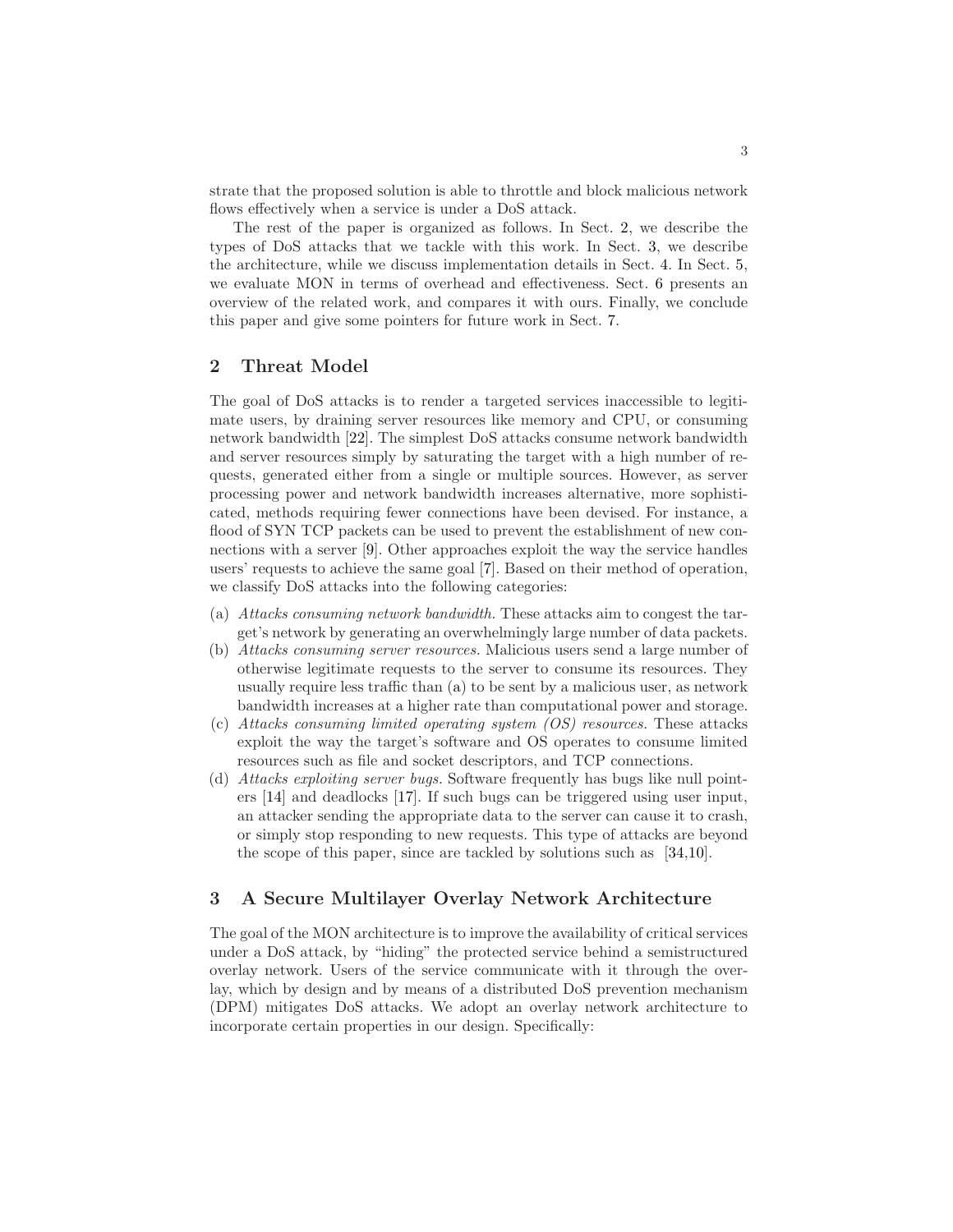

<span id="page-3-0"></span>Fig. 1. The multilayer overlay network (MON) architecture. Multiple layers of nodes are interposed between the clients and the provided service. The number of layers is configurable at overlay setup, and can be tuned to favor performance over resistance to intrusion by reducing the degree of internal redirection.

- (a) Easy deployment on existing network infrastructure.
- (b) Transparency to end-users.
- (c) Decentralized design inherently strong against DoS attacks, and suitable for applying intrusion prevention mechanisms in a distributed way.

An overview of the MON architecture is illustrated in Fig. [1.](#page-3-0) The first layer is the entry point between users and the service. It ensures that no spoofed traffic is forwarded to the protected service based on tickets (discussed in Sect [3.2\)](#page-4-0), and blocks attacks using the DPM. The rest of the layers remain invisible to endusers, while they also use the DPM to protect from malicious or compromised nodes of the previous layer. However, if an attacker discovers and compromises a node in the last layer, the service will be exposed. The number of layers deployed, depends on the network delay that the protected service can tolerate, and the desired protection level that must be established.

MON provides open access to users, without requiring user interaction or preestablished trust between clients and the provided service. Instead, it throttles user traffic that exhibits abnormal behavior on a per- flow and ticket basis. Also, MON operates at the IP level, supporting multiple transport layer protocols like TCP, UDP and SCP.

#### <span id="page-3-1"></span>3.1 The MON Structure

MON consists of a number of overlay-nodes  $N_n$ , which are organized in different layers  $L_m$ . Clients can access the protected service through the first layer (entry point) nodes after acquiring an access ticket. Tickets protect against DoS attacks themselves, as they allow us to control the rate new clients can connect to the network, but they also allow us to validate the sender of each packet. The nodes of the first layer know the nodes of the next one, where they forward packets to, and so forth (*i.e.*, nodes of  $L_i$  know the nodes  $L_{i+1}$ ). As a result, the actual location (IP address) of the service is only known by the nodes in the last layer.

Also nodes instead of routing packets through a specific path, they randomly route it in one of the available nodes of the next layer. The last hop of the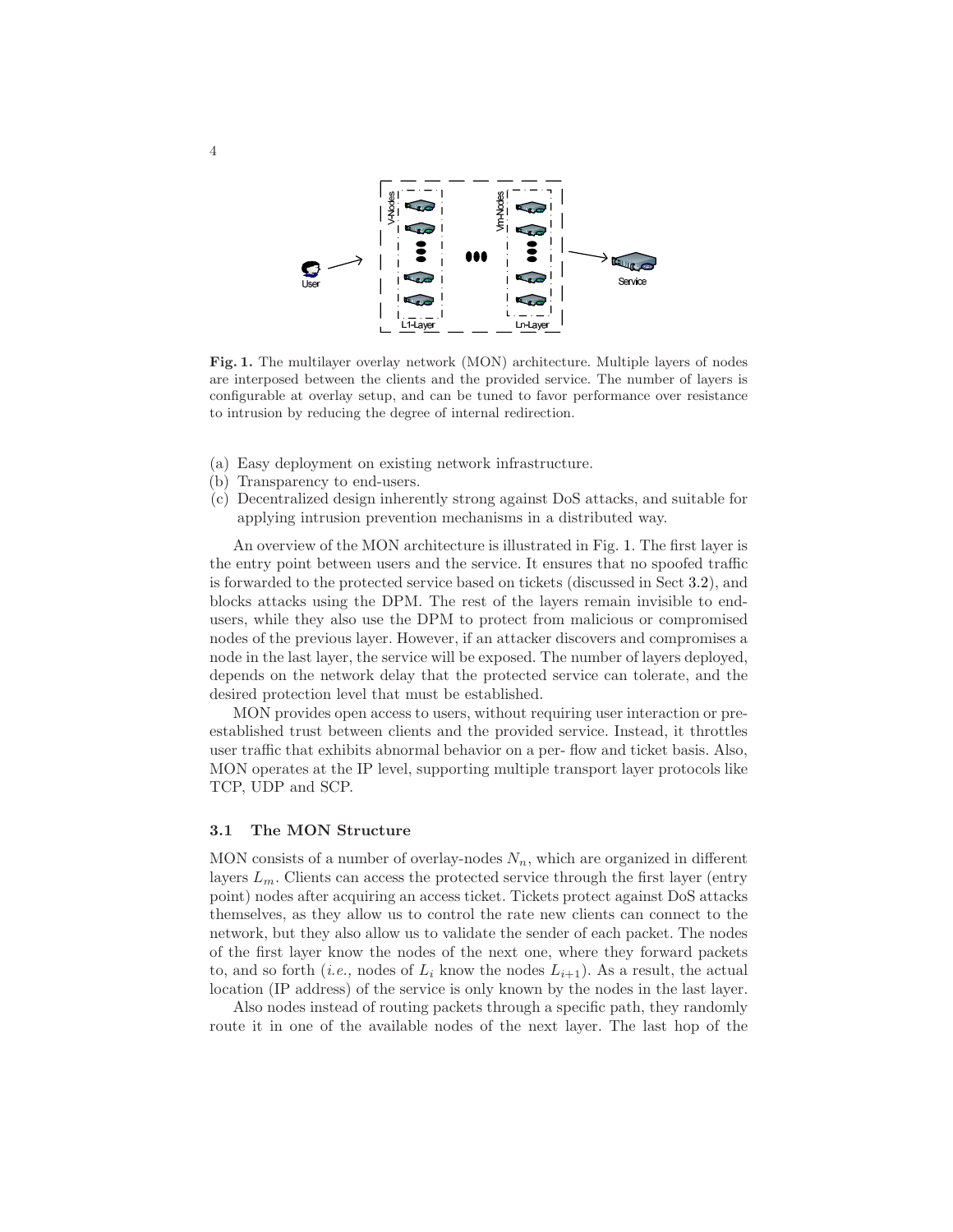| Header I |  | Data   IP Header   IP Data   Seq Num   Ticket   MAC(Sk) |  |  |  |  |  |  |
|----------|--|---------------------------------------------------------|--|--|--|--|--|--|
|          |  |                                                         |  |  |  |  |  |  |
|          |  | Session Key   Time-stamp   Max Seg   MAC(Sn)            |  |  |  |  |  |  |

<span id="page-4-1"></span>Fig. 2. MON packet structure. User's IP traffic is encapsulated into a new transport layer packet to enable routing by MON nodes, including an encrypted access ticket and message authentication code to ensure MONs' message integrity, and authenticity. Only entry nodes can decrypt and validate the ticket.

employed architecture delivers the packets to the protected service. If one of the nodes becomes "unavailable" due to network congestion or software failure, traffic is forwarded through a different node in the same layer.

Consequently, an attacker would have to concurrently flood all nodes of at least one layer of the overlay to successfully disrupt the service. Assuming that the layer with the smallest number of nodes is  $L_v$  and contains V nodes, the attacker would have to successfully flood all V nodes. However, since the route followed by packets is chosen randomly, and every node implements the DPM, which throttles flows classified as malicious, this task is far from trivial. Even if an attacker compromises a first layer node  $(e.g.,\) by exploiting a vulnerability in$ its software) and uses it in its DoS attack, the next layer nodes can identify and mitigate the attack, while the service remains hidden. Hence, MON is resistant to DoS attacks by design. All the nodes in MON architecture operate autonomously. MON encapsulates at the client side (see also Sect. [3.2\)](#page-4-0) user packets into a new packet (similarly to IP-in-IP encapsulation), as illustrated in Fig. [2.](#page-4-1)

#### <span id="page-4-0"></span>3.2 Users and the Ticket Mechanism

Users access a MON-protected service through the first layer's nodes. This is done transparently, by installing an end-user module at the client, that captures data packets destined for the service and re-routes them to one of the entry points of MON. To overcome single points of failure, users' traffic is randomly distributed among the nodes of  $L_1$ , similarly to the random routing described in Sect. [3.1.](#page-3-1) MON-enabled users are allowed to connect to the protected service, only if they have acquired a session key and the corresponding ticket from an entry point. Particularly, a client receives a session key and a valid ticket by issuing an access request to a randomly chosen entry node. The request is performed over a secure channel  $(e.g.,$  using SSL) to ensure the confidentiality of the session key sent to the client.

Every session key  $S_k$  is computed based on the user's IP and a pseudo-random id generated by the contacted node, encrypted using a master key  $K_n$  shared among all MON nodes using the following formula.

 $S_k = Enc(K_n, User IP||Random Id)$ 

The ticket sent to the user includes the user's session key, a time-stamp, the maximum number of packets allowed to be sent with the specific ticket, and a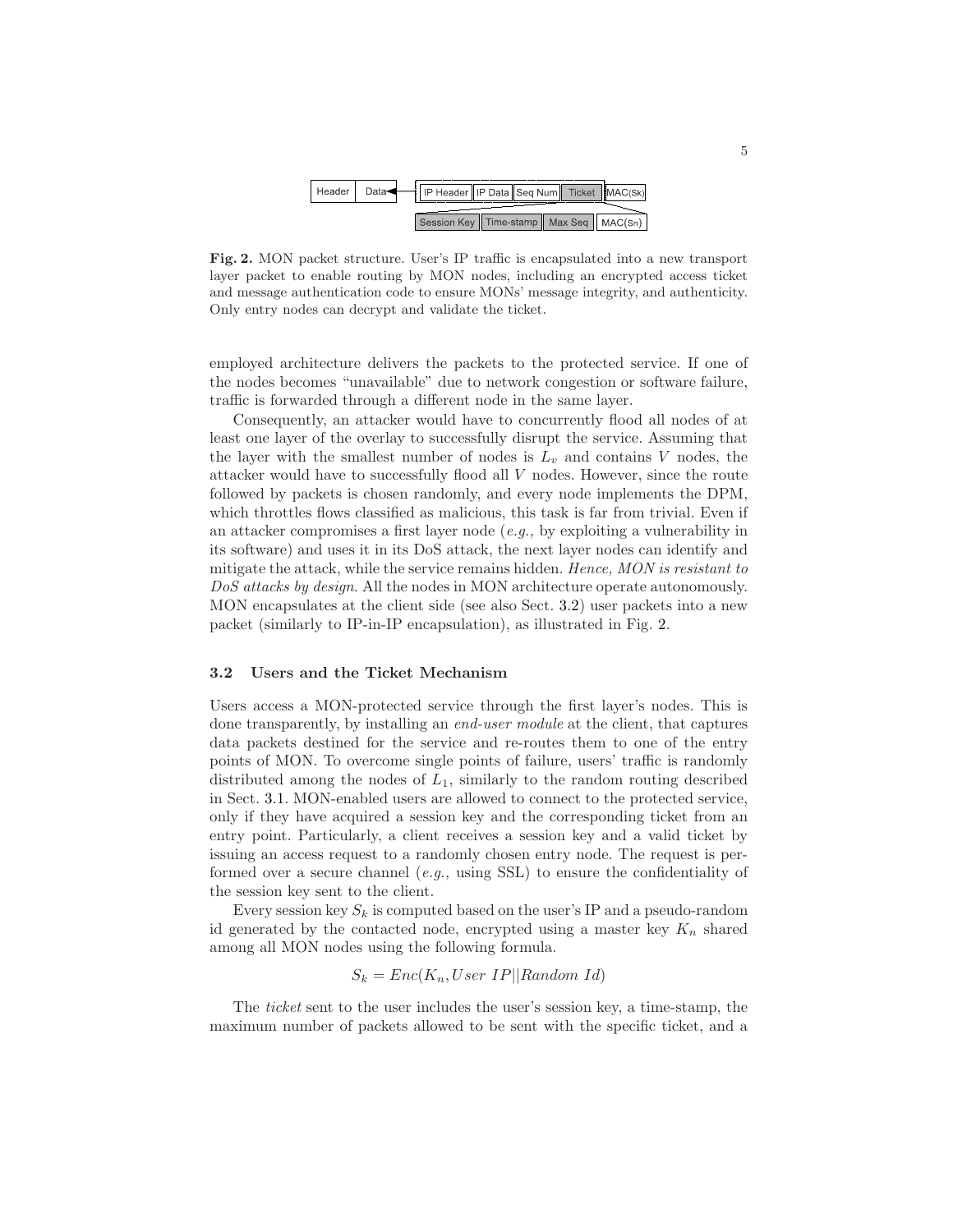message authentication code (MAC) generated using the master key. The latter enables any MON-node to validate the integrity and authenticity of every ticket. Finally, the entire ticket is also encrypted using the master key and sent to the user as a response.

$$
ticket = Enc(K_n, session key || timestamp || MAC(K_n))
$$

Clients include the ticket and a MAC based on their session key in all subsequent packets (see Fig. [2\)](#page-4-1). MON nodes are able to decrypt the ticket and validate MON packet's integrity and authenticity, using the shared master secret key. This way an attacker cannot spoof a client's packets (i.e., send packets pretending to be another client), and nodes can validate tickets without having to store additional information for the session key and the ticket.

### 3.3 A Collaborative DoS Detection and Mitigation Mechanism

MON is robust by design, but as the resources of the attackers grow, additional protective measures are necessary. Although, various centralized intrusion detection and prevention solutions against DDoS attacks have been proposed in literature [\[25\]](#page-14-13), they can also be congested and rendered useless by the attack against the protected service. MON adopts a collaborative DoS prevention mechanism (DPM) that is applied individually by every node, and is thus more resistant to attacks.

The core of the mechanism is implemented by the DoS detection and mitigation engines (DDME) running on the nodes. Its goal is to throttle or drop incoming packets, whenever it detects that a client is performing a DoS attack. It works by classifying incoming packets into IP network flows based on their source, destination IP addresses, and the ticket (as it uniquely identifies a client). This way, we can detect abnormal behavior and match it to a specific user. We use IP layer flows, primarily because we desire that MON protects services independently of the transport and application protocol being used. Secondly, this will allow us to easily expand MON to support the IPv6 protocol.

Each DDME keeps track of all the incoming flows using a flow information monitor (FIM). The FIM records the number of packets observed per flow, and the time that each flow was initiated. Then, the DDME periodically examines (with a period  $T$ ) whether the packet rate of any flow has exceeded the legitimate configurable threshold. If this is the case, packets belonging to this specific flow are "punished" that is, delayed or dropped. For the scope of this work, we adopt an exponential punishment mechanism, as in [\[2\]](#page-13-12). This technique is widely used in networking to penalize users causing conflicts during transmission. The delay introduced by the DDME for "punished" flows is computed by the following formula  $delay = delay \times 2$ . Devising mechanisms to calculate an appropriate threshold is beyond the scope of this paper. In the future, we plan to investigate threshold calculation mechanisms like the ones proposed in [\[15\]](#page-13-2).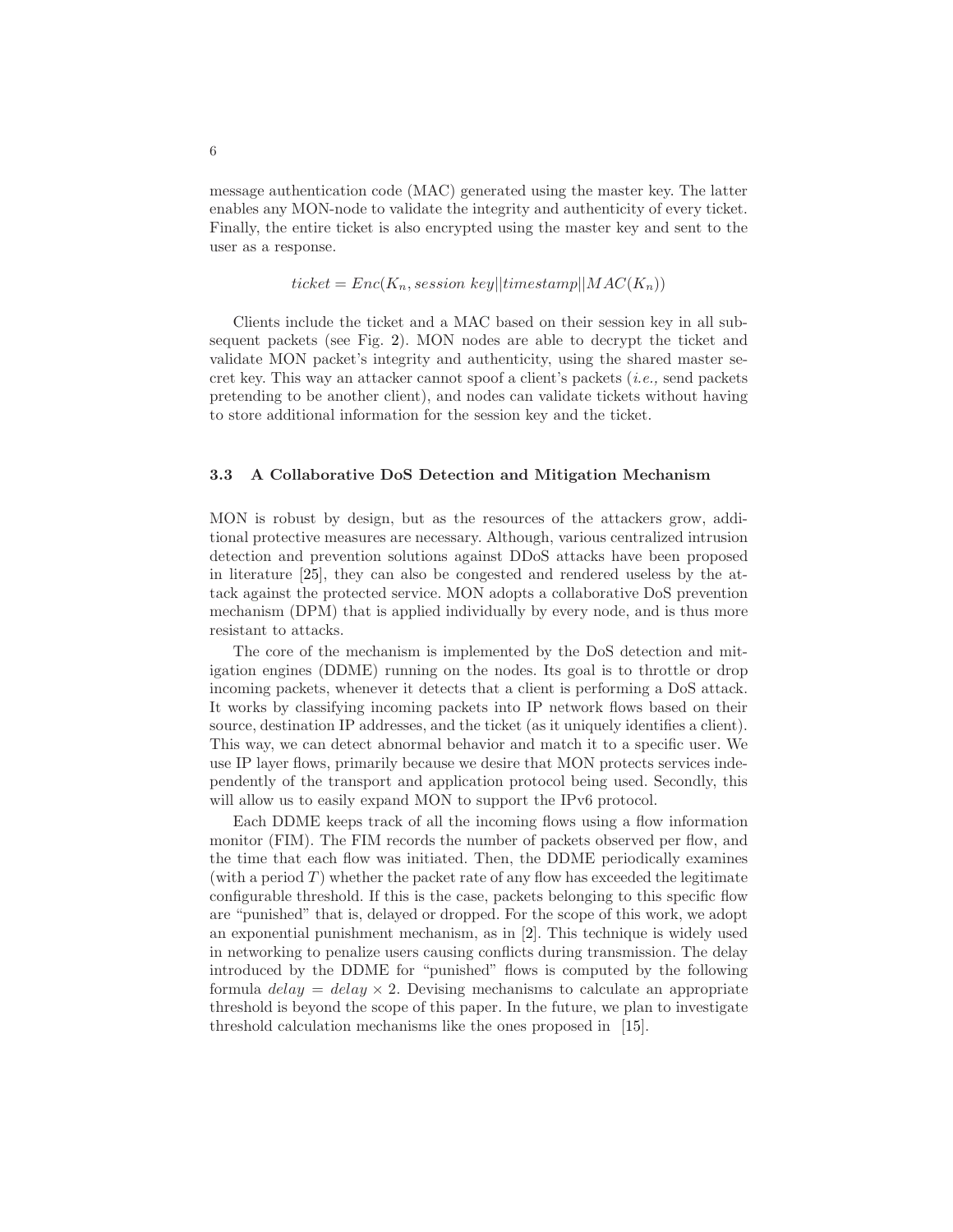### <span id="page-6-0"></span>4 Implementation

#### 4.1 Ticket Acquisition

A user inquires a ticket from the service by sending a ticket acquisition request to a randomly chosen MON node. The request contains the user's RSA public key and the corresponding digital signature. As soon as a node receives a ticket request, it validates the included digital signature and generates the response message, which consists of the session key and the ticket as described in Sect. [3.2.](#page-4-0) Note that the session key and the ticket are encrypted using the user's RSA public key and the AES algorithm. To compute the MAC, both for the ticket and the response message, we use an HMAC function based on SHA-1. All the cryptographic functions used are part of the OpenSSL library [\[31\]](#page-14-14).

#### 4.2 MON-enabled Users

On the client side, we developed a service, namely MONeU, operating transparently to existing applications in order to deliver user traffic to MON nodes. User packets destined to the protected service, instead of following the normal network path, are sent to a virtual interface implemented using the tun pseudo-device driver [\[19\]](#page-14-15). As soon as a packet is received in this interface, the MONeU service encapsulates it in a new UDP packet, which includes the ticket, the packet's sequence number, and an SHA-1 HMAC computed on the whole MON packet to protect its integrity. This new packet is forwarded to a randomly chosen first layer MON node. The technique shields end-users from single point failures, as their traffic does not follow a specific path. This stands even for packets belonging to the same session. As a result, a malicious user needs to compromise all available MON entry nodes to cause a DoS to a legitimate user.

In the current implementation the available first layer nodes are included in a pre-defined list. However, an alternative solution for MONeU to receive the list is through DNS. In that case, the DNS instead of returning the actual IP address of the protected service, will send back the IP addresses of all available first layer nodes.

Whenever a response packet arrives, the MONeU service passes it to the virtual interface, which is responsible for delivering it to the corresponding application. The decision to use UDP instead of TCP for packet encapsulation is based on the fact that the encapsulation of TCP within TCP is not efficient [\[30\]](#page-14-16).

#### 4.3 MON Nodes

MON nodes are the core of the proposed architecture and are responsible for detecting and mitigating the effects of malicious flows  $(i.e.,$  flows responsible for a DoS attack), and routing user traffic to the actual destination. First, entry nodes validate MON packet authenticity and integrity. To accomplish this task the nodes decrypt the ticket using AES and the secret key  $S_n$  shared among the MON nodes. They also ascertain its validity using the same key to validate the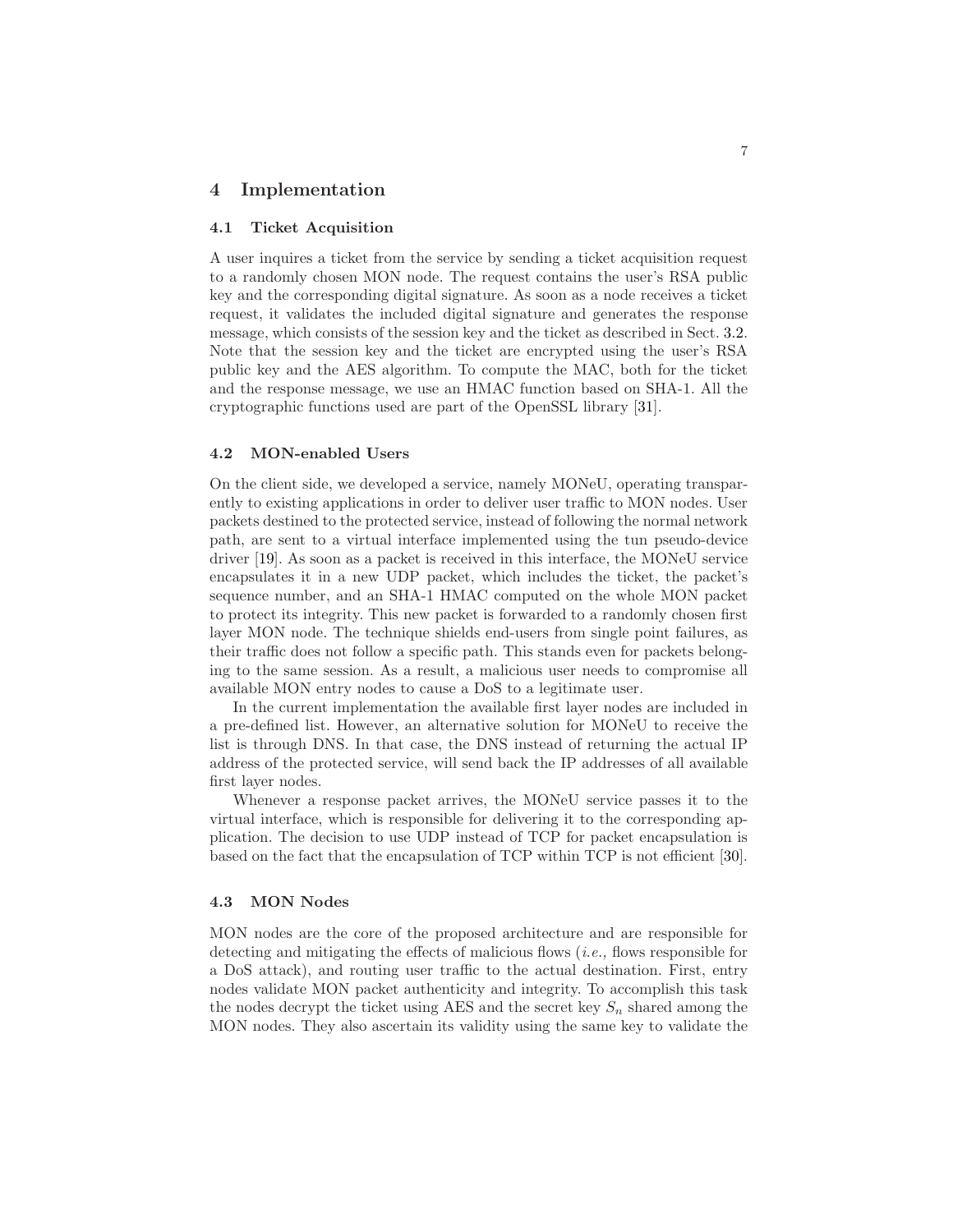

<span id="page-7-0"></span>Fig. 3. MON flow information monitor (FIM) architecture. FIM uses the hash value of the source and destination IP as an index to the monitor flow storage, and records the number of packets per IP flow, the time-stamp of the first packet in the flow, as well as MON packet sequence number.



<span id="page-7-1"></span>Fig. 4. DDME's time-window structure. The DDME checks all the flows exceeding the allowed time in FIM.

SHA-1-based HMAC. If the ticket is valid, we extract the session key  $S_k$ , which is used to confirm the authenticity and integrity of the whole packet, similarly to the process used to validate the ticket.

After message and ticket validity is confirmed, the node extracts the source and destination IP, and combines them with the ticket in order to uniquely identify each flow. The FIM module records for every flow the number of received packets, the arrival time of the first packet in the flow, and the sequence number of the last received packet to protect MON against replay attacks. All numbers are 32-bits long, so we store 96 bits per flow, which corresponds to 12 MBs of data for one million users. For storage and searching efficiency, instead of recording the source and destination IP for every flow, we use the remainder of the hash value of the flow information with the maximum number of allowed flows (see the formula below) for identifying a record in the FIM storage.

 $index = hash(SrcIP||DestIP||Ticket) \mod MAXCON$ 

The main disadvantage of this approach is that if we receive more connections than FIM's capacity  $(MAXCON)$ , it will cause a "conflicting" FIM record, affecting the DDME's accuracy. Otherwise, "conflicts" in the FIM storage solely depend on the hash function's collision probability [\[35\]](#page-14-17). For every received packet, the FIM computes the flow's index in order to update the packet counter, and saves the timestamp of the first packet in the flow  $(t_{flow})$ . Figure [3](#page-7-0) illustrates FIM's general architecture. Note that the hash and modulo functions we use are OpenSSL's SHA-1 [\[31\]](#page-14-14) and GMP's modulo [\[13\]](#page-13-13).

The DDME is triggered by a SIGALARM signal every  $T_{window}$  seconds in order to check whether any flow in the FIM has exceeded a pre-defined threshold.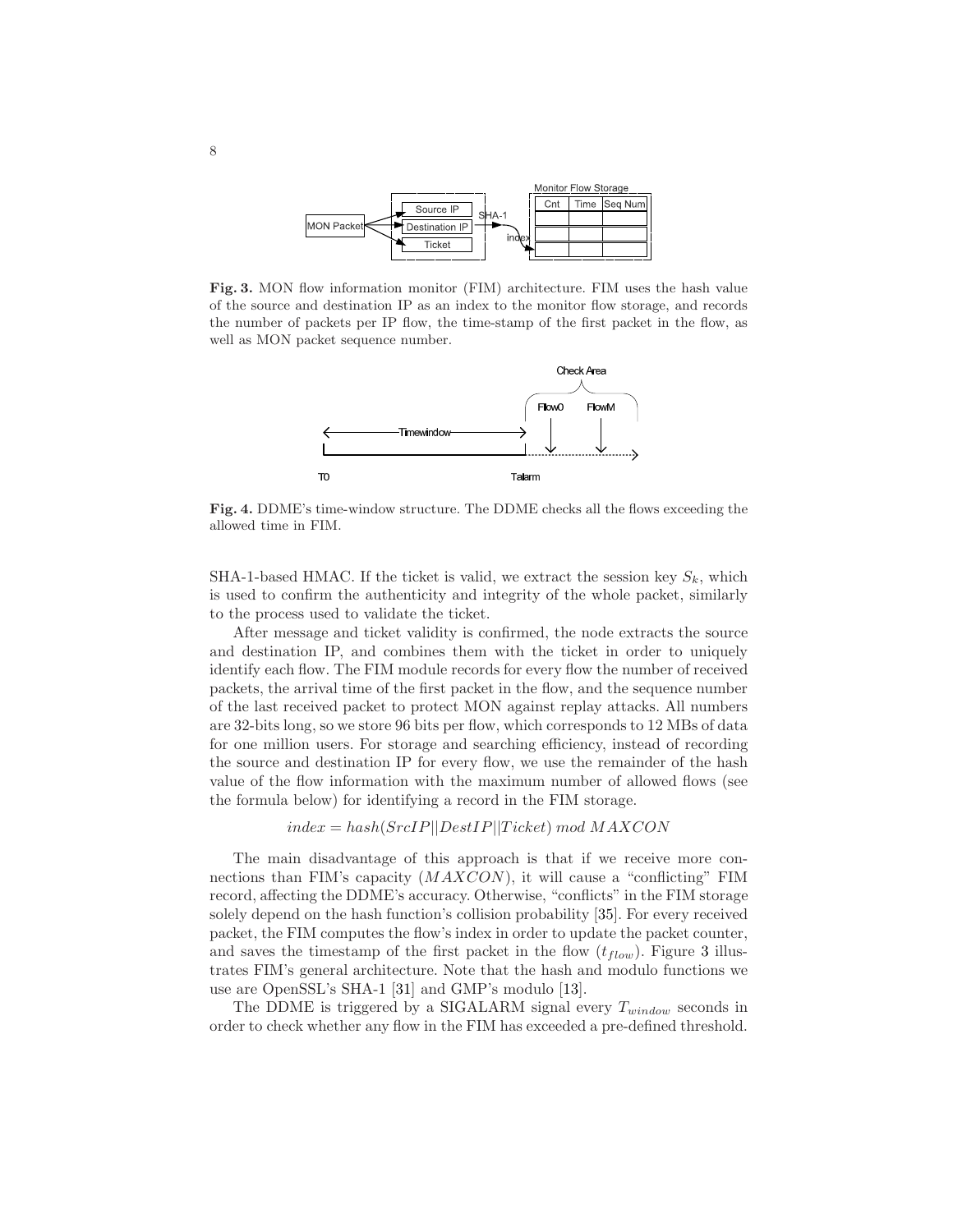

<span id="page-8-1"></span>Fig. 5. The two-layer test-bed we employed for the evaluation of the MON architecture.

If this is the case, the packet is either punished by introducing a delay to its forwarding. Note that the DDME inspects all the flows found "outside" of the  $T_{window}$ , where  $t_{alarm} - t_{flow} > T_{window}$  (see also Fig. [4\)](#page-7-1). As soon as the DDME checks a flow, it resets its corresponding record in the FIM.

Afterwards, the DDME encapsulates the incoming packet into a new UDP packet, and forwards it to a randomly selected node at the next layer. When the packet reaches a node in the last layer of MON, it is decapsulated to obtain the original packet, and is forwarded to the protected service via a RAW socket.

For implementing the networking functionality of MON nodes, we relied on Linux's system calls. Based on current implementation MON nodes can be deployed on routers, as well as desktop PCs, that are willing to participate in the MON architecture, assuming that they are running a  $\text{*mix type OS.}$ 

### <span id="page-8-0"></span>5 Evaluation

To evaluate our architecture in terms of performance and effectiveness, we deployed a two-layered prototype as depicted in Fig. [5.](#page-8-1) Table [1](#page-9-0) lists the technical characteristics of the systems where we installed MON nodes. As a protected service, we utilized the Apache web server. We employed five scenarios, where a client is requesting files of different sizes from the Apache web server (sizes of 150KB, 500KB, 1MB, 5MB, and 13 MB). In all five scenarios, the client accesses the service directly, using MON without DPM functionality, and lastly with DPM functionality. Furthermore, to validate MON's correctness and efficiency, all the scenarios were executed in two different configurations:

- 1. All MON nodes running in our lab's local network (LAN configuration).
- 2. MON's  $1^{st}$  layer nodes running in a different network connected to the Internet with an ADSL connection, while the  $2^{nd}$  layer nodes were in the lab's network (ADSL configuration).

#### 5.1 Performance Evaluation

To quantify the overhead MON introduces to the protected service, we measured the end-to-end service access time as well as the overhead introduced by the MON nodes itself. On both configurations, when users access the service using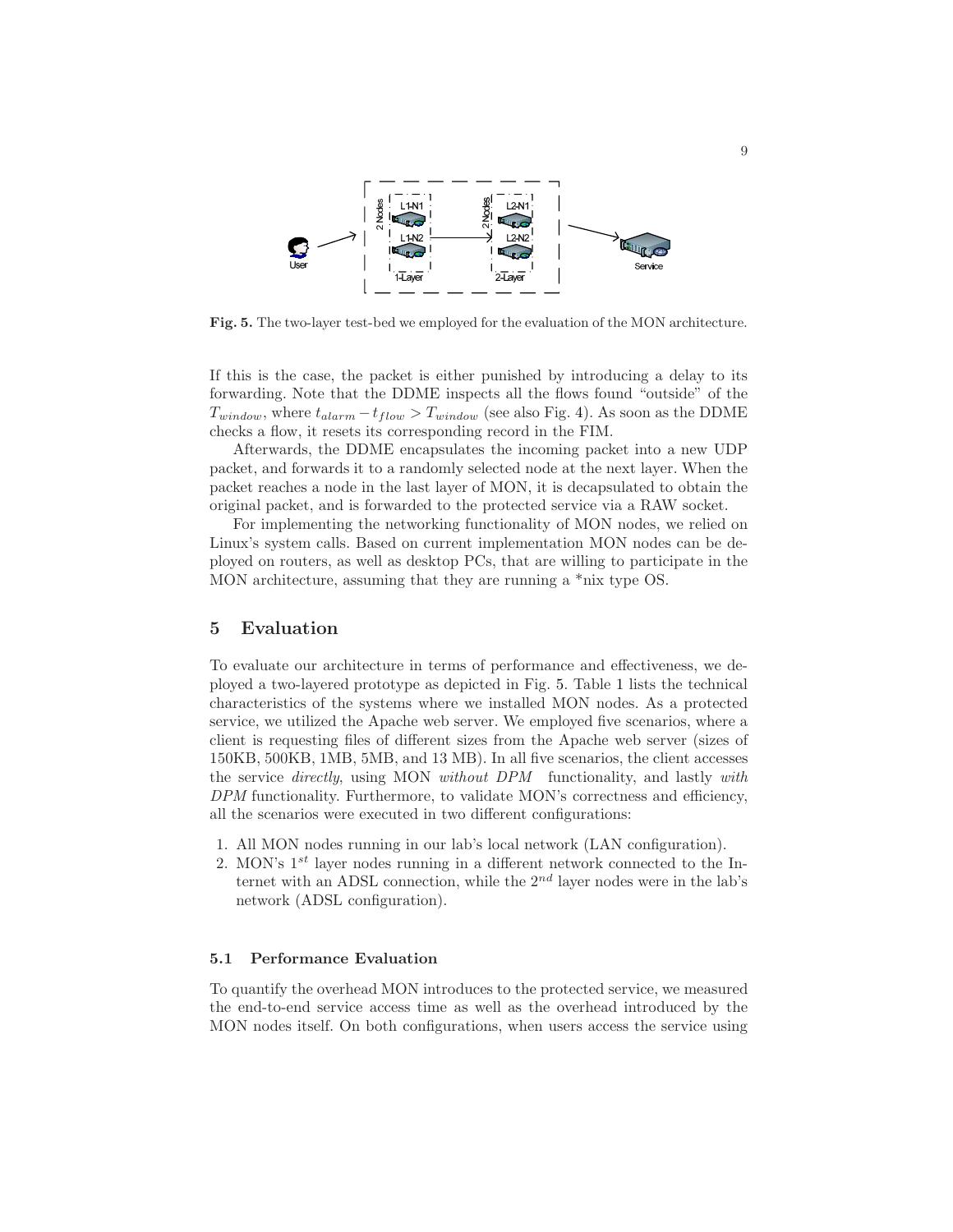

<span id="page-9-1"></span>Fig. 6. End-to-end service access time (SAT) comparison among direct access, and MON without and with DPM. User SAT is increased by a factor of 1.1 to 1.7, depending on the configuration.

MON, they do not experience any apparent delay in service access time (SAT). The average SAT is very close in all the scenarios, as depicted in Fig. [6.](#page-9-1) In the results, we include the case of using MON without the DPM functionality, in order to show the lower bound of overhead imposed by the overlay network itself. In the LAN configuration, MON increases the end-to-end SAT by a factor of 1.04 to 1.4, while in the ADSL configuration by a factor of 1.1 to 1.7. Though this increase might be considered significant, we believe that is an acceptable "cost" for enhancing IP service availability. Note that the total transfer time is affected by the network link's quality in which MON nodes are installed. For instance, the % difference in average SAT between the LAN configuration and direct access ranges from 4% to 40%. The same stands for the ADSL configuration, however, in scenario 5 there is an increase of 66%.

Regarding the overhead introduced by entry and core MON nodes, the average ranges between 30 and 50 microseconds (see Fig. [7\)](#page-10-0). As we use the same underlying infrastructure for both configurations, there are no differences in the

Table 1. Characteristics of the systems hosting the MON nodes in the test-bed.

<span id="page-9-0"></span>

|                   |                | Name CPU Speed Memory Other characteristics |
|-------------------|----------------|---------------------------------------------|
| $L1-N1$ 2.4 GHz   |                | 4Gb Ubuntu 10.04, Intel Core i5 laptop      |
| $ L1-N2 $ 2.4 GHz | $2\mathrm{Gb}$ | Ubuntu 10.10, virtual machine               |
| $ L2-N1 $ 2.8 GHz | 3Gb            | Ubuntu 10.04, Xeon 2xCPU                    |
| $ L2-N2 $ 2.4 GHz |                | 2Gb Ubuntu 10.10, virtual machine           |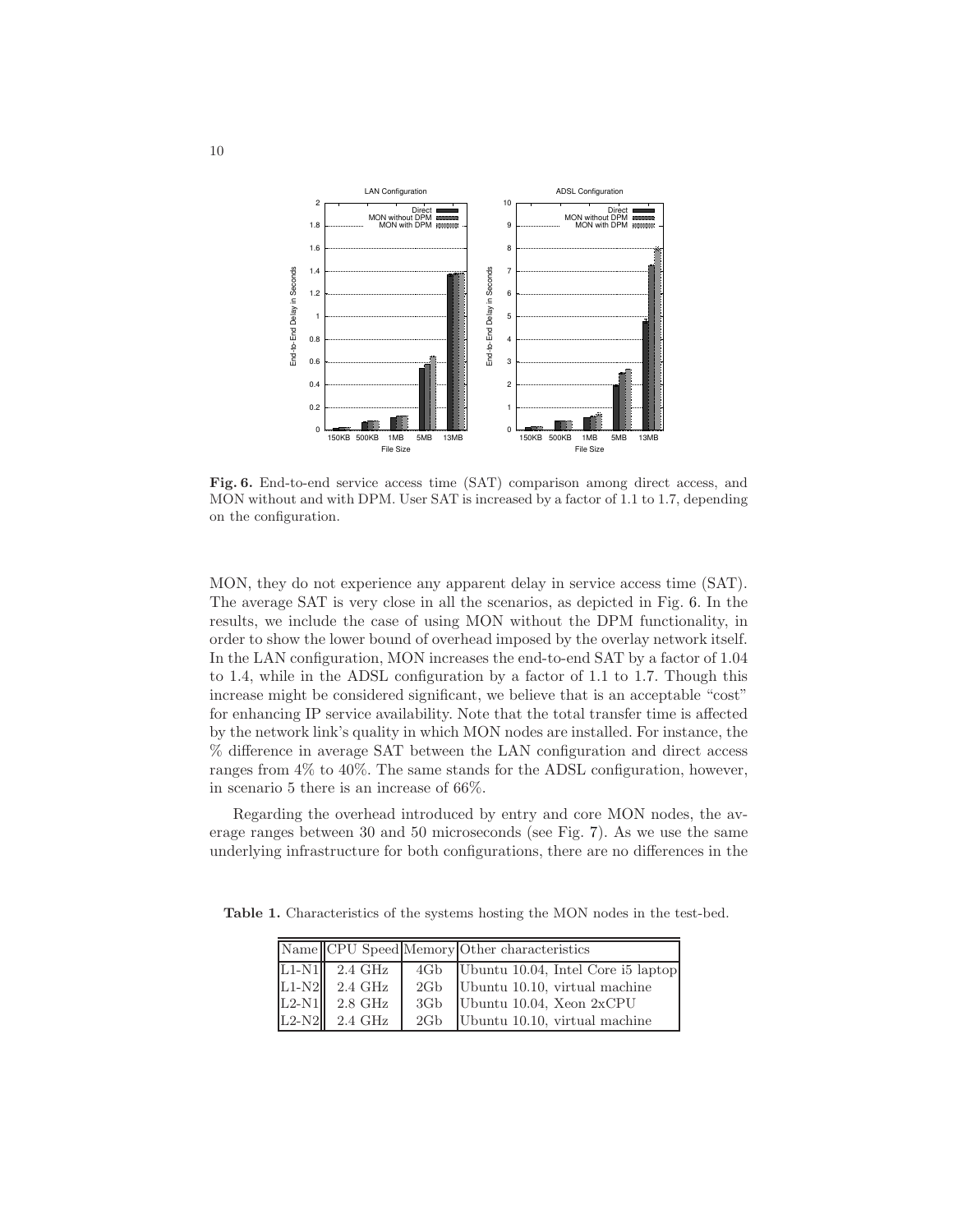

<span id="page-10-0"></span>Fig. 7. Average processing time introduced by entry points and core nodes in MON.

delay introduced by each MON node. This fact validates our initial hypothesis regarding the end-to-end SAT fluctuations in the ADSL configuration.

Based on our experimental results, we deduce that MON does not influence the SAT, while the overhead imposed on the provided service by each MON node is negligible. However, it should be noted that the end-to-end delay is affected both from the number of MON layers, and the latency of the underlying network where the MON nodes are located. In the extreme case, we can optimize performance by reducing the system to one level of indirection similar to [\[29\]](#page-14-5).

#### 5.2 Qualitative Analysis

MON introduces little delay to end user communication with a protected service, however, its effectiveness as a protection mechanism against DoS attacks must be evaluated as well for its ability to identify and punish DoS packets. Thus, we employ a single source attack scenario in which the malicious user generates 1000 HTTP requests per second for a web page of 100 bytes. Regardless of the simplicity of this attack, the main goal of this experiment is to demonstrate MON's efficiency during such an attack, by monitoring the number of requests received by the protected service.

On the one hand, if the service is protected through traditional centralized DoS mechanisms, all the attack requests will arrive at least up to the protected service network causing a congestion either at the edge of the network or in the service itself. On the other hand, if MON is enabled it will forward all the packets belonging to the attack flow toward the service until the DDME is triggered. In the worst case, MON will deliver to the service  $Tw \times Number of Packets Per Second, however, the number of packets re$ ceived by the service depends on the  $Tw$  that the DDME is triggered, and the punishment model. Since, the DDM is triggered the attack will be identified and traffic will be throttled. Particularly, under our attack scenario the number of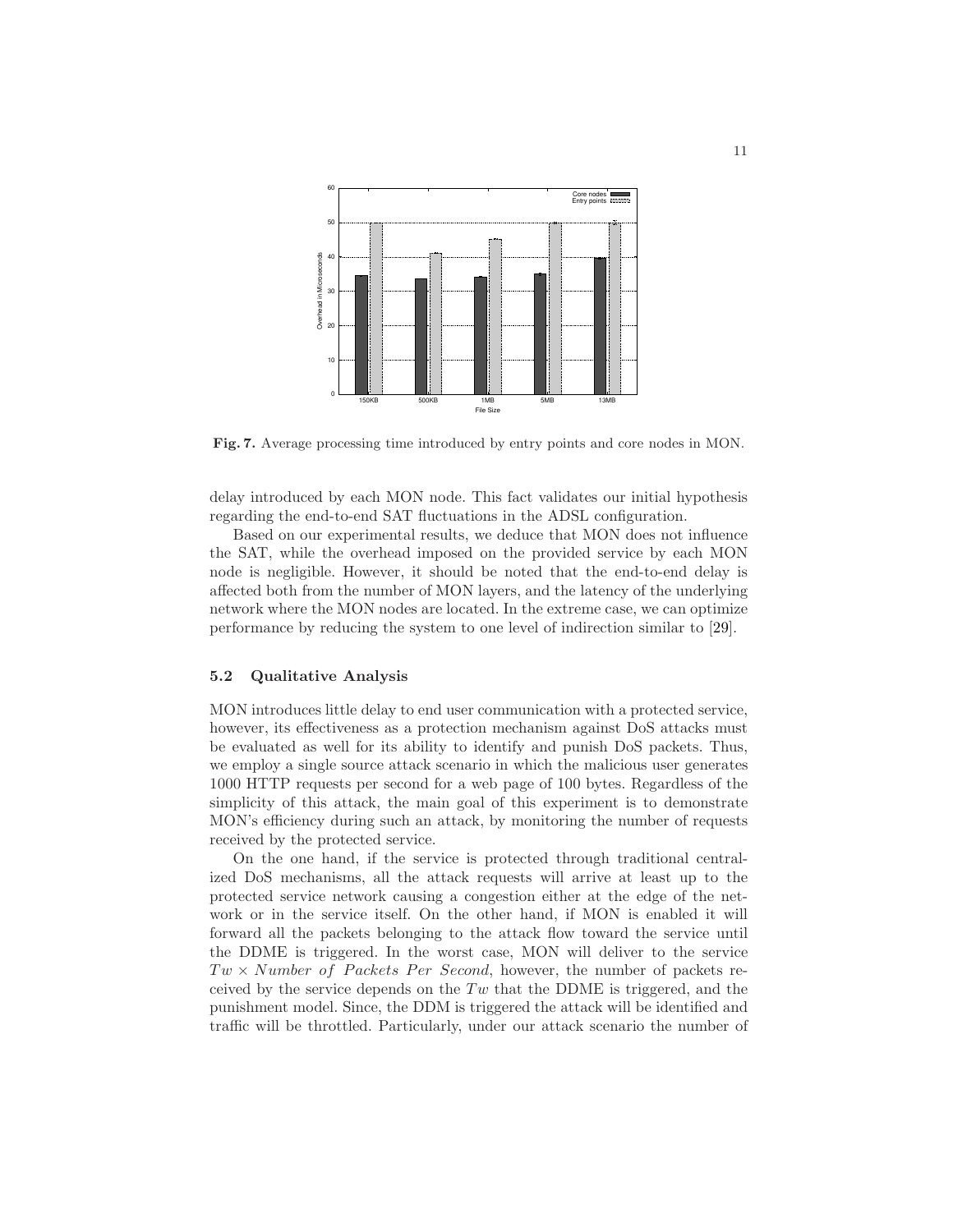requests received by the service is on average 107 HTTP requests, which corresponds to 323 packets. The majority of these packet are delivered to the service because the DDME had not triggered yet. Using MON we achieve a reduction on the attack traffic receive by the service up to 85%. The number of times a flow exceeds the legitimate threshold affects the punishment delay introduced on a flow exponentially, as described in Sect. [3.](#page-2-1) So if a malicious user exceeds more than 10 times the threshold the introduced delay reaches to 1200 seconds.

Similar is the case of multiple sources DoS attack, as we can consider it as N separate single source DoS attacks. The only difference is the amount of traffic that will be delivered by MON towards to the service until the DDME is triggered, which is  $N \times Tw \times Number$  of Packet Per Second. Note that a malicious user can still spoof an IP address and get a valid MON ticket, but he is not able to affect the communications of other users, as MON distinguishes flows on a per ticket basis. However, to effectively shield a service against these types of DoS attacks, MON nodes should be widely deployed across the Internet. Also, additional IP spoofing protection mechanisms would further fortify the system.

All in all, MON can be used to defend against DoS attacks targeting service network bandwidth or server resources (briefly described in Sect. [2\)](#page-2-0) by exploiting the autonomously operating MON nodes to detect and discard DoS traffic.

### <span id="page-11-0"></span>6 Related Work

Overlay networks emerged as a solution to overcome the limitations of the Internet architecture, providing new services and applications in a distributed end-toend fashion. To that end, previous work build on overlay networks as an alternative underlying mechanism to enhance Internet service security and availability. The very first work exploiting overlay networks to enhance service availability is RON [\[4\]](#page-13-14). RON introduces an application-level routing and packet forwarding service that enables end-points to monitor the quality of links in the network, and detect path failures in order to choose an alternative path in a few seconds. However, the predominant work exploiting overlay networks to improve network service security is presented in [\[18\]](#page-14-3). The SOS architecture routes traffic to the protected service only from a set of pre-determined authorized users, based on protocols such as IPsec [\[26\]](#page-14-18) and SSL [\[31\]](#page-14-14). A similar approach is presented in [\[3\]](#page-13-15).

Several variations of SOS have been proposed in literature [\[28](#page-14-4)[,29,](#page-14-5)[20,](#page-14-6)[21,](#page-14-7)[6](#page-13-4)[,5\]](#page-13-5). [\[28\]](#page-14-4) extends its functionality to defend against botnets using CAPTCHA [\[32\]](#page-14-10), while [\[29\]](#page-14-5) introduces an architecture for enhancing service availability build on multi-path and stateless tokens. In ODON [\[20\]](#page-14-6), users are verified through credentials to access the overlay network. They establish a session token among end-users, ODON nodes, and the final service used to verify traffic, and provide integrity and confidentiality services. [\[21\]](#page-14-7) proposes a federated overlay network (FONet) architecture to protect services from DoS attacks. FONet forwards only the traffic originating from the federation to the protected service, and filters the other traffic on the edge of the domains participating in the FONet. [\[5\]](#page-13-5) introduces an intermediate interface by overlay nodes to hide the location of ap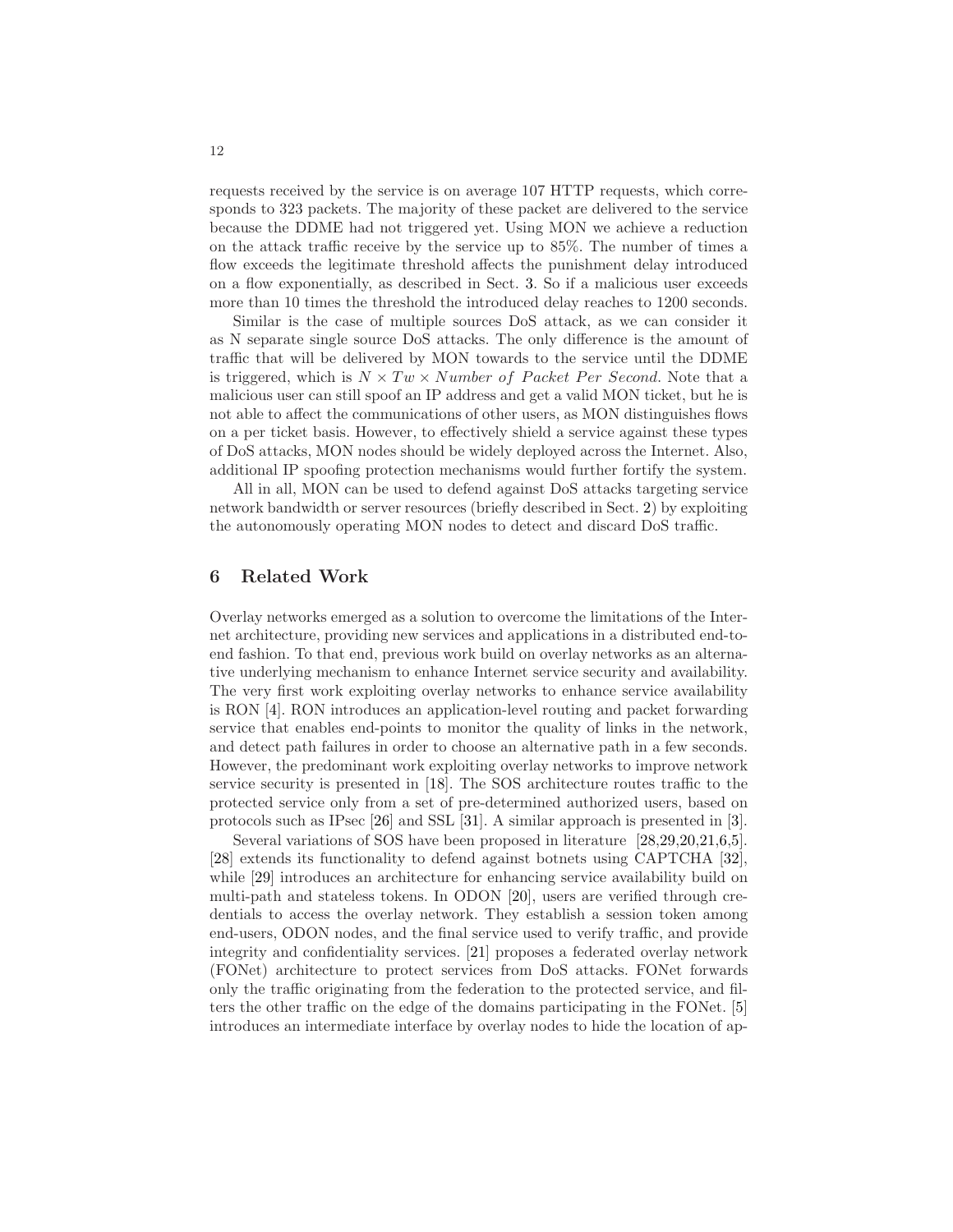plication sites during DoS attacks. Similarly, this solution allows communication only among confirmed entities; meaning that any packet must be authenticated through the proposed architecture. [\[6\]](#page-13-4) protects a target using a filter that drops any packet whose source address is not approved. In the case of a DoS attack, rather than processing all arriving packets, the target's filter processes only a subset of received packets, and drops all the remaining.

Phalanx [\[11\]](#page-13-16) follows a similar approach to SOS, leveraging the power of swarms to combat DoS. A client communicating with a destination sends its packets through a random sequence of entities called "mailboxes". Mailboxes discard user packets that do not include an authentication token, or a solution to a cryptographic puzzle. A protected destination receives packets only from specific mailboxes, which were authorized in a previous communication. The only approach utilizing a distributed intrusion detection system (IDS) is presented in DefCOM [\[24\]](#page-14-19). DefCOM nodes collaborate during an attack to spread alerts, and protect legitimate traffic based on local classifier, which limits attack traffic.

Most of the existing overlay solutions, that were discussed above, have been influenced by SOS [\[18\]](#page-14-3). These solutions rely on authentication mechanisms, requiring pre-established trust or user interaction, to filter unauthorized traffic and defend against DoS attacks. None of them except SOS [\[18\]](#page-14-3), WebSOS [\[28\]](#page-14-4) and [\[29\]](#page-14-5) operate transparently to end-users, and build on existing network infrastructure. While [\[24\]](#page-14-19) is the only solution exploiting an IDS mechanism, but assumes that such a protection mechanism already exists.

# <span id="page-12-0"></span>7 Conclusions and Future Work

In this paper, we proposed and implemented a distributed and transparent to end-users architecture overlay network to counter DoS attacks, that does not require modifications to the underlying network infrastructure. The proposed architecture is based on a multi-layered semistructured overlay network, which is DoS resistant by design, and uses filtering to stop DoS attacks close to their source. We believe that our work makes the use of overlays for DoS protection more feasible compared with previous work.

We evaluated MON using the Apache web server as the protected service. Results shows that it has little effect on user experience, and it can effectively detect and mitigate DoS attacks against the WWW and similar Internet services like FTP and e-mail. However, additional analysis should be done for real time services. For future extensions to MON, we are considering additional protection mechanisms that can be incorporated into our DPM to also identify and prevent other types of DoS attacks.

## Acknowledgements

This work was supported by the National Science Foundation through Grant CNS-07-14277. Any opinions, findings, conclusions or recommendations expressed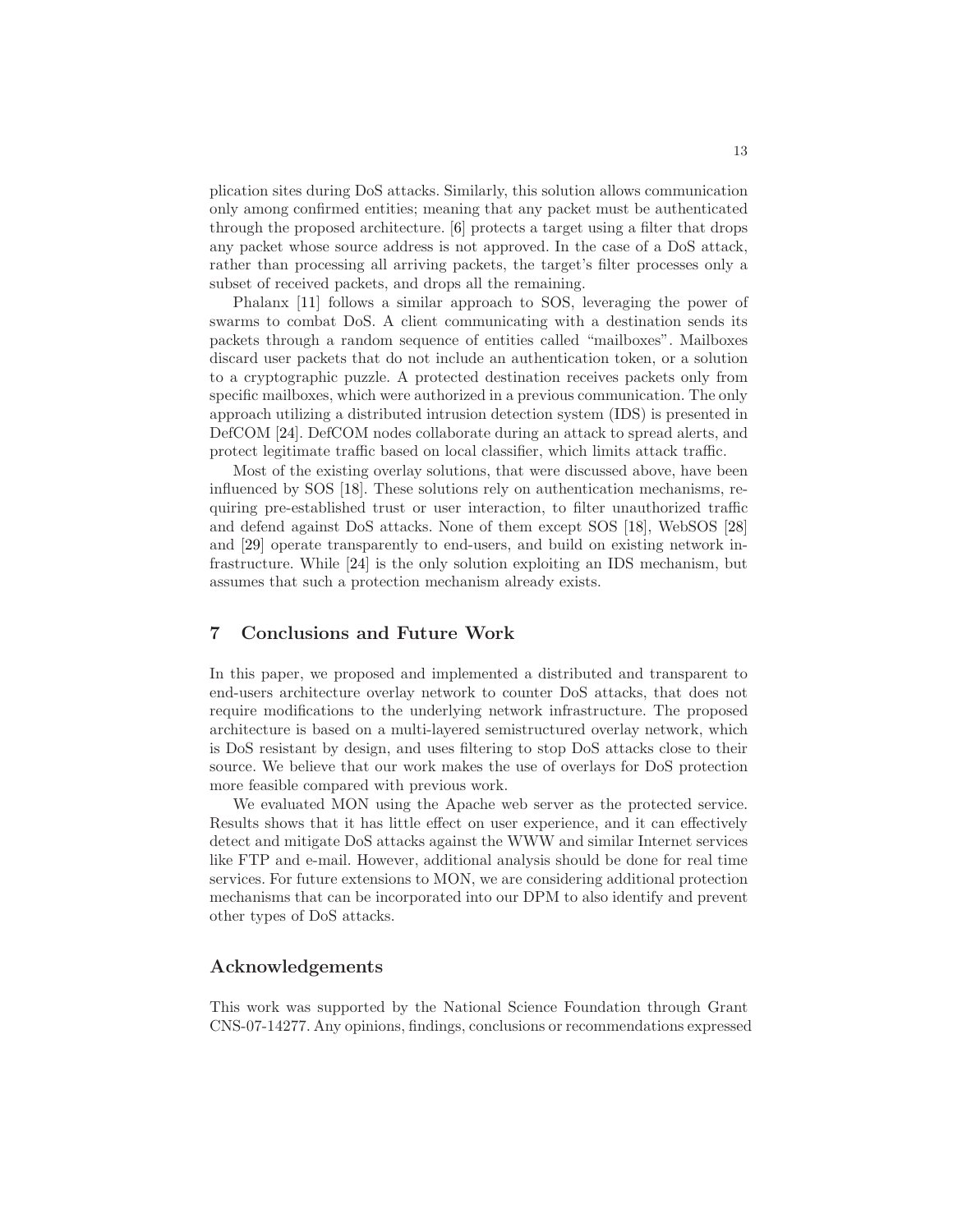herein are those of the authors, and do not necessarily reflect those of the US Government or the NSF.

### <span id="page-13-0"></span>References

- <span id="page-13-12"></span>1. Abatishchev: Low orbit ion cannon. <http://sourceforge.net/projects/loic/>
- 2. Abramson, N.: THE ALOHA SYSTEM: another alternative for computer communications. In: AFIPS '70 (Fall): Proceedings of the November 17-19, 1970, fall joint computer conference. pp. 281–285. ACM (1970)
- <span id="page-13-15"></span>3. Andersen, D.G.: Mayday: Distributed Filtering for Internet Services. In: Proceedings of the 4th Usenix Symposium on Internet Technologies and Systems. Seattle, WA (March 2003)
- <span id="page-13-14"></span>4. Andersen, D.G., Balakrishnan, H., Kaashoek, M.F., Morris, R.: The case for resilient overlay networks. In: Proceedings of the  $8^{th}$  Workshop on Hot Topics in Operating Systems. pp. 152–. IEEE Computer Society (2001)
- <span id="page-13-5"></span>5. Beitollahi, H., Deconinck, G.: An overlay protection layer against denial-of-service attacks. In: Proceeding of the IEEE International Parallel and Distributed Processing Symposium (IPDPS). pp. 1–8 (April 2008)
- <span id="page-13-4"></span>6. Beitollahi, H., Deconinck, G.: FOSeL: filtering by helping an overlay security layer to mitigate DoS attacks. In: Proceedings of the IEEE International Symposium on Network Computing and Applications. pp. 19–28. IEEE Computer Society (2008)
- <span id="page-13-8"></span>7. Chee, W.O., Brennan, T.: Slow HTTP POST DoS attacks. OWASP AppSec DC 2010, [http://www.owasp.org/images/4/43/Layer\\_7\\_DDOS.pdf](http://www.owasp.org/images/4/43/Layer_7_DDOS.pdf) (November 2010)
- <span id="page-13-6"></span>8. Chellapilla, K., Simard, P.Y.: Using Machine Learning to Break Visual Human Interaction Proofs (HIPs). In: Advances in Neural Information Processing Systems (NIPS), vol. 17, pp. 265–272. MIT Press (2005)
- <span id="page-13-7"></span>9. Cheswick, W.R., Bellovin, S.M., Rubin, A.D.: Firewalls and Internet security: repelling the wily hacker. Addison-Wesley (2003)
- <span id="page-13-11"></span>10. Cretu-Ciocarlie, G.F., Stavrou, A., Locasto, M.E., Stolfo, S.J.: Adaptive anomaly detection via self-calibration and dynamic updating. In: Proceedings of the  $12^{th}$ International Symposium on Recent Advances in Intrusion Detection (RAID). pp. 41–60 (2009)
- <span id="page-13-16"></span>11. Dixon, C., Anderson, T., Krishnamurthy, A.: Phalanx: withstanding multimillionnode botnets. In: Proceedings of the  $5^{th}$  USENIX Symposium on Networked Systems Design and Implementation. pp. 45–58. NSDI'08 (2008)
- <span id="page-13-1"></span>12. Gil, T.M., Poletto, M.: MULTOPS: a data-structure for bandwidth attack detection. In: Proceedings of the  $10^{th}$  USENIX Security Symposium (August 2001)
- <span id="page-13-13"></span><span id="page-13-9"></span>13. GNU: The GNU multiple precision arithmetic library. <http://gmplib.org/>
- 14. Hovemeyer, D., Pugh, W.: Finding more null pointer bugs, but not too many. In: Proceedings of the  $7<sup>th</sup>$  ACM SIGPLAN-SIGSOFT workshop on Program analysis for software tools and engineering (PASTE). pp. 9–14 (2007)
- <span id="page-13-2"></span>15. Ioannidis, J., Bellovin, S.M.: Implementing Pushback: Router-based defense against DDoS attacks. In: Proceedings of the Network and Distributed System Security Symposium (NDSS) (February 2002)
- <span id="page-13-3"></span>16. Ioannidis, S., Keromytis, A.D., Bellovin, S.M., Smith, J.M.: Implementing a distributed firewall. In: Proceedings of the  $7<sup>t</sup>h$  ACM conference on Computer and communications security. pp. 190–199. CCS '00, ACM (2000)
- <span id="page-13-10"></span>17. Jula, H., Tralamazza, D., Zamfir, C., Candea, G.: Deadlock immunity: enabling systems to defend against deadlocks. In: Proceedings of the  $8^{th}$  USENIX conference on Operating systems design and implementation (OSDI). pp. 295–308 (2008)